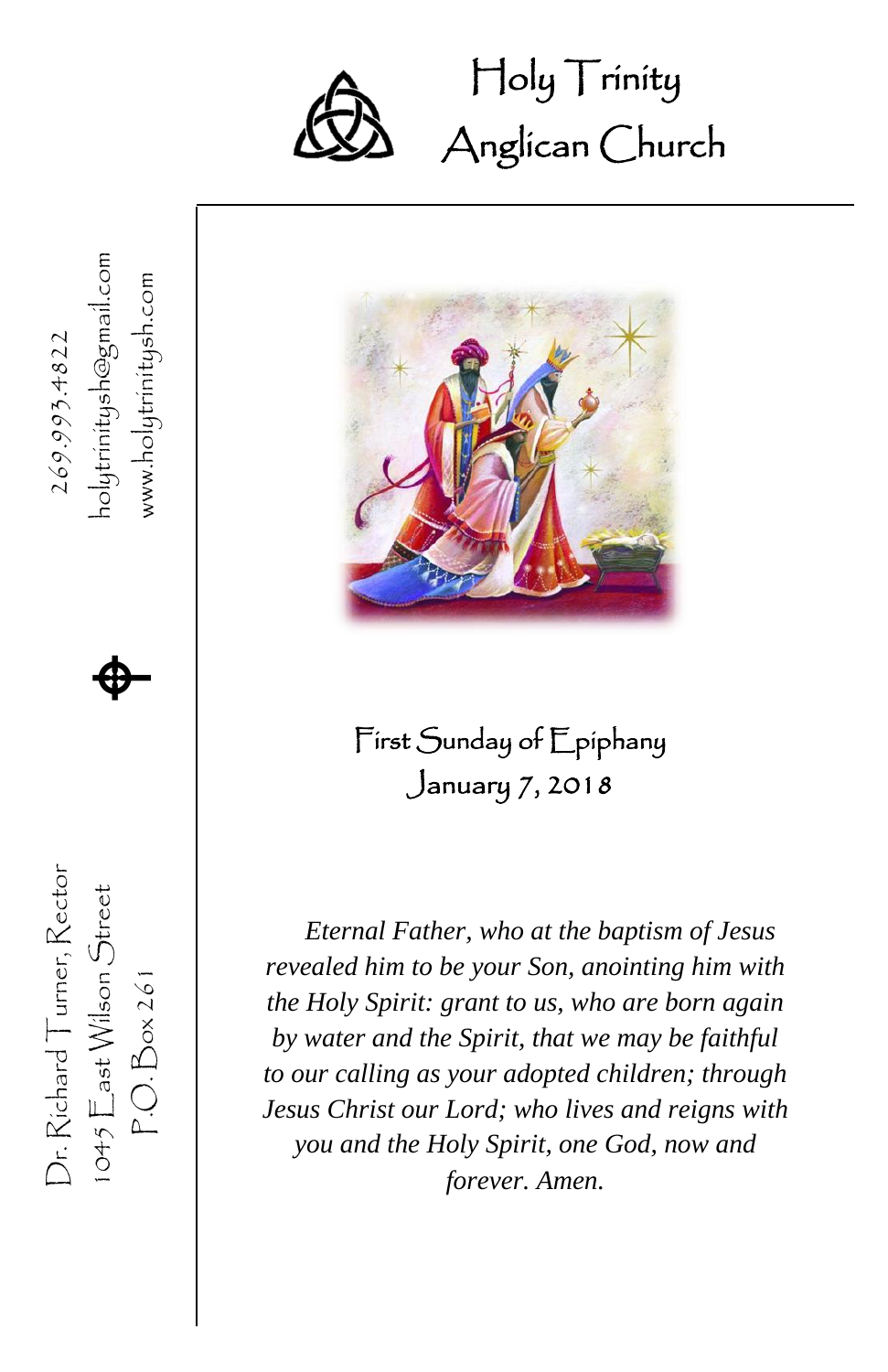## Order of Service

 $\mathsf{Call}$  to Worship  $\qquad \qquad$  It is Well

Processional Hymn  $\mathbb{W}_{e}$  Three Kings ~

Opening Prayer

Holy Spirit

 $First|$  esson  $Genes[i:1-5]$ Psalm 29

Second Lesson Acts 19:1-7

Sequence Hymn Alleluía

Gospel Mark 1:4-11

The Sermon Fr. Rick Turner

The Nicene Creed

Prayers of the People

Confession and Absolution

The Peace

 $\bigcirc$  Hertory Hymn 10,000 Reasons ~

The Great Thanksgiving

**Sanctus** 

The Lord's Prayer

The Breaking of the Bread

Communion Hymns Breathe

He Reigns

Prayer of Thanksgiving

Recessional Hymn Christ for the World We Sing

## Family the Week

Sarah Darling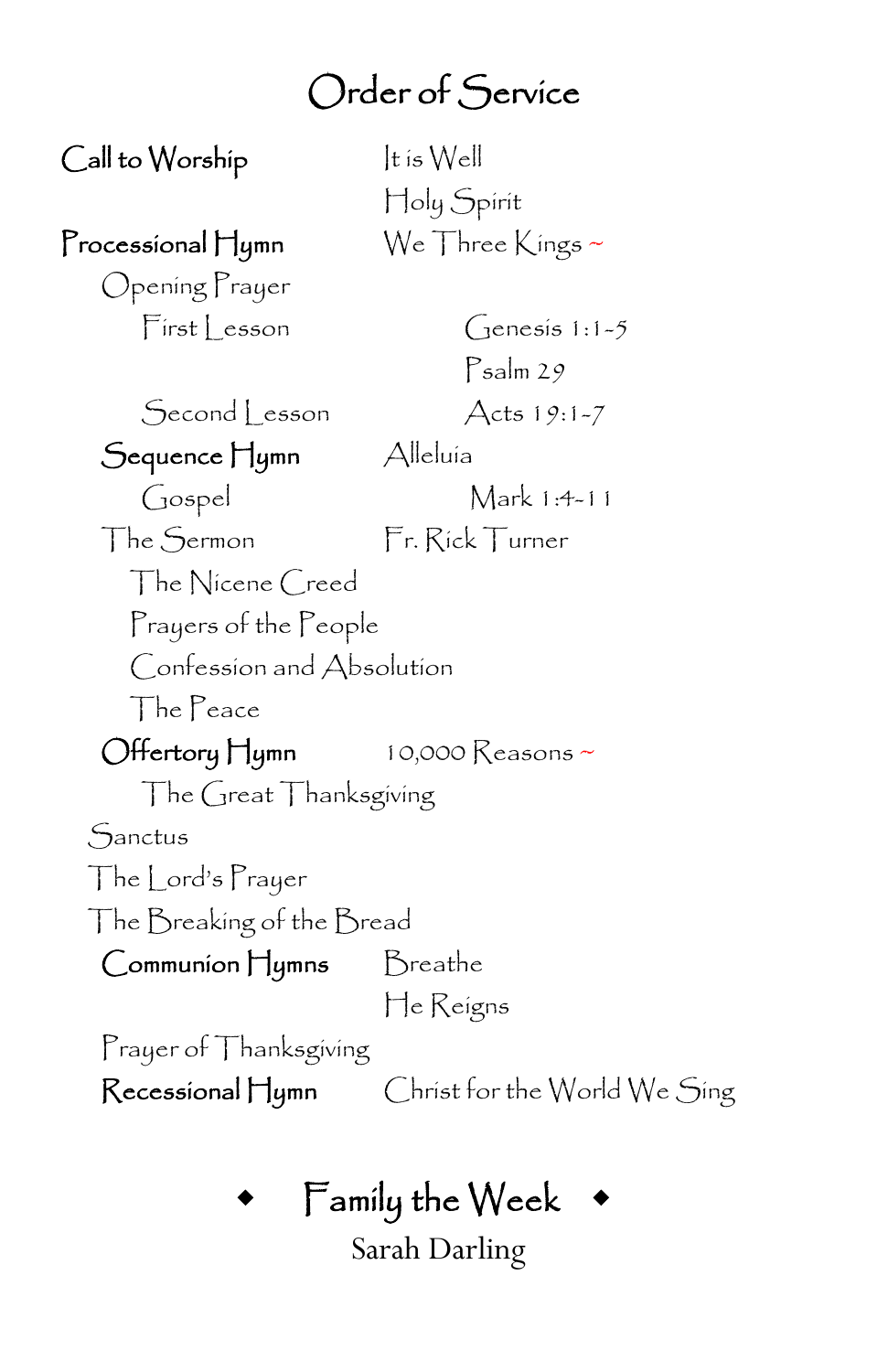

#### Preparation Devotional ~ January 14<sup>th</sup>

1 Samuel 3:1-10(11-20) Psalm 139:1-5, 12-17

1 Corinthians 6:12-20 John 1:43-51

#### The Collect

Almighty God, whose Son our Savior Jesus Christ is the light of the world: Grant that your people, illumined by your Word and Sacraments, may shine with the radiance of Christ's glory, that he may be known, worshiped, and obeyed to the ends of the earth; through Jesus Christ our Lord; who with you and the Holy Spirit lives and reigns, one God, now and forever. Amen.

> All baptized Christians are welcome to come to the Lord's Table. If you have a need or you wish to stand in for someone with a need, please come to the side altar where someone will pray with you.

### December 31, 2017

Attendance: 21 Offering: \$1510